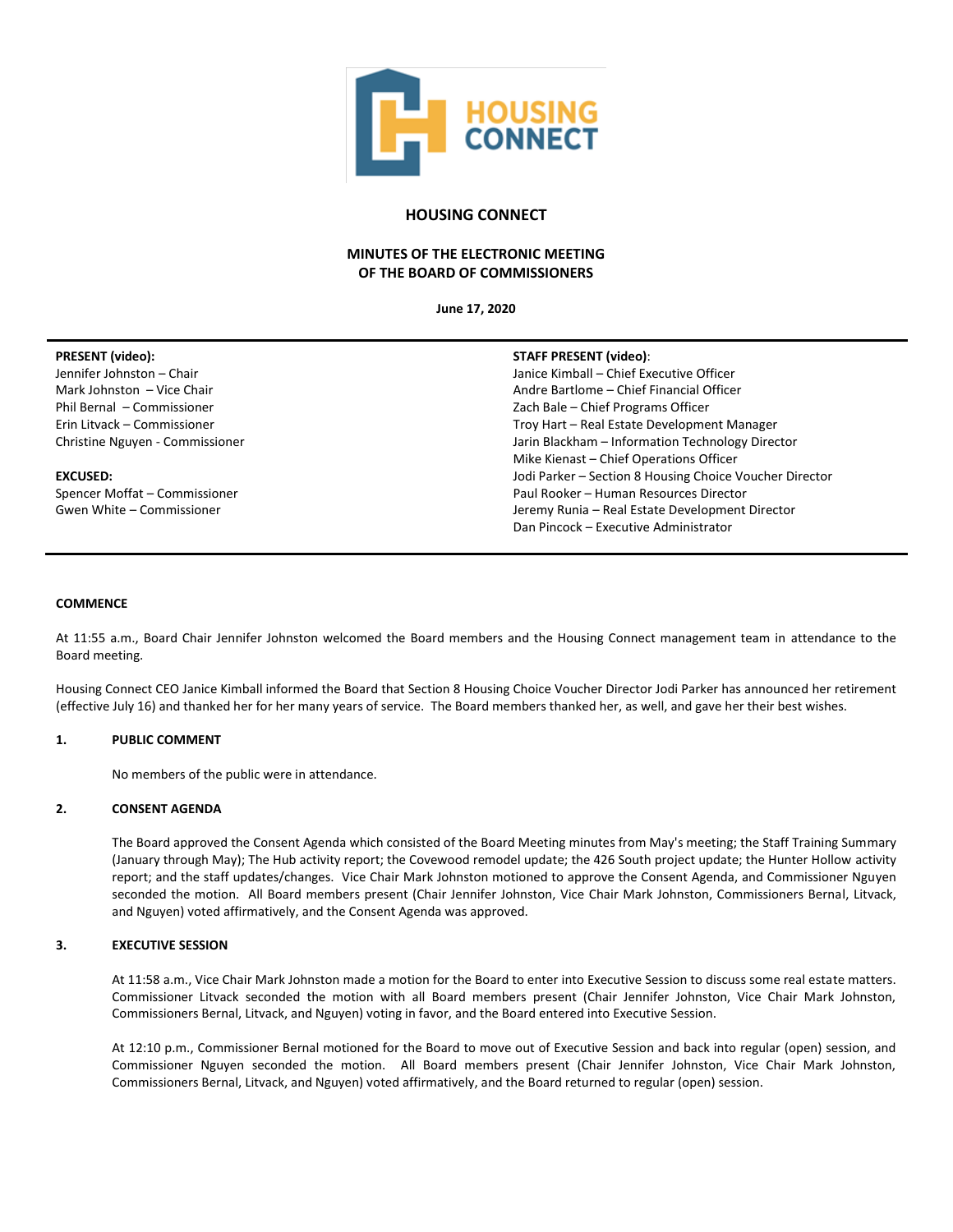#### **4. COVID-19 UPDATE**

Housing Connect CEO Janice Kimball pointed out that the lobby had been partially opened recently but has since been closed. A staff member who worked in the Eligibility/customer service/front desk area, recently tested positive for the coronavirus, and staff in those areas are working remotely until their quarantine period is over. COO Mike Kienast explained that there is a sign on the front door which reads that the lobby is presently closed with instructions for clients on how to get in contact with staff for questions which they may have. There is also a Ring doorbell for clients to use to talk to a staff member. Janice Kimball then gave a brief status update of staff who have previously tested positive for COVID-19.

CFO Andre Bartlome discussed Housing Connect's finance aspect of COVID-19. For the Paycheck Protection Program (PPP), the organization has received almost \$1.5 million, which it has since paid back \$1.1 million, leaving \$350,000 to cover for programs and grants where the expenses are not funded by HUD. He mentioned that Housing Connect has also received \$319,000 for the Housing Choice Voucher program and \$264,000 for Public Housing, for a total of \$933,000 received in COVID-19 funding.

He confirmed that at least 60% of PPP funds are directly assigned to payroll and that the agency will apply for "forgiveness" in July. He reviewed year-to-date expenses (PPE, cleaning expenses, IT, salary, benefits, and overtime, and lost rent) and future anticipated expenses through the end of the calendar year. Through County (HOME) funding, Housing Connect has received some funding which is designated for paying rent for those who have been affected by COVID-19, and, so far, \$62,000 has been paid out. CEO Janice Kimball clarified that a lot of the COVID funding for salaries is designated for staff in Eligibility and housing, so it is for assisting people to get into housing and to be qualified, but the HUD funding is intended to accommodate extra expenses associated with operating in a COVID environment. She added that, at Jodi Parker's recommendation, the agency is giving a landlord incentive (\$100 - \$200) as a way to thank landlords for the creative things they have done to get people safely into housing and to build a better relationship with them.

Andre Barltome pointed out that barrier removal expenses (such as security deposits or other things which prevent future tenants from getting into the program) have been included in the upcoming budget.

# **5. ACTION ITEMS**

The Board moved to the Action Items section of the meeting.

- Resolution #1006 - Housing Connect budget: CFO Andre Bartlome called to the Board's attention some budget items which have been added since the Finance Committee meeting in early May:

a) COVID-19 (already discussed): The agency needed to estimate how much of the \$933,000 in COVID funds would be used between July and December of this year for revenues and expenses and that the agency had come up with an estimate;

b) \$100,000 for a landlord liaison position (to help those on the waiting list to connect with landlords) and for barrier removal funds: CEO Janice Kimball told the Board that a recent survey of potential and current tenants revealed that they had challenges getting into housing, some of which were application and other fees, while other challenges revolved around just being able to find an affordable apartment and that management felt this position was a good opportunity to address this need.

c) \$20,000 as a placeholder to get started with staff inclusion and diversity issues and training: CEO Janice Kimball said that this is a first step in getting some training and building the agency's level of competence. She said that, overall, staff diversity looks good and is similar to the County and the population which Housing Connect serves (and data shows that the agency is equitable with salaries across the board), but where the agency has some challenges is in leadership positions. She summarized that areas which the organization can look at include: i) internally – recruit and promote a diverse staff; ii) policies – how Housing Connect operates as an agency; and iii) how Housing Connect spends its funds in how it contracts with other entities. She added that delving into staff inclusion and diversity and then coming up with a plan going forward is one of her goals for the coming fiscal year.

d) \$50,000 for security costs for Valley Fair Village (in West Valley City): Andre Bartlome said this would be used to build a relationship with West Valley City, as well as to fill the need for safety at the property. Janice Kimball further explained that this is a contract with the West Valley City Police Department, as a lot of transients have been seen on the property, and there has been a lot more crime over the last year at those apartments.

CFO Andre Bartlome then shared graphs of budgeted revenues (\$46 million – up from \$40 million last year) and expenses (also \$46 million).

He then presented the summarized budget, reviewing the various revenues and expenses. This upcoming fiscal year, Housing Connect should make \$1.6 million, minus development revenues and Resident Services disposition funds, for a net profit of \$835,000. He pointed out for informational purposes (no action to be taken by the Board) that Choice Property Solutions, the agency's third-party property management entity, is projected to make a profit of just under \$10,000 in the upcoming fiscal year.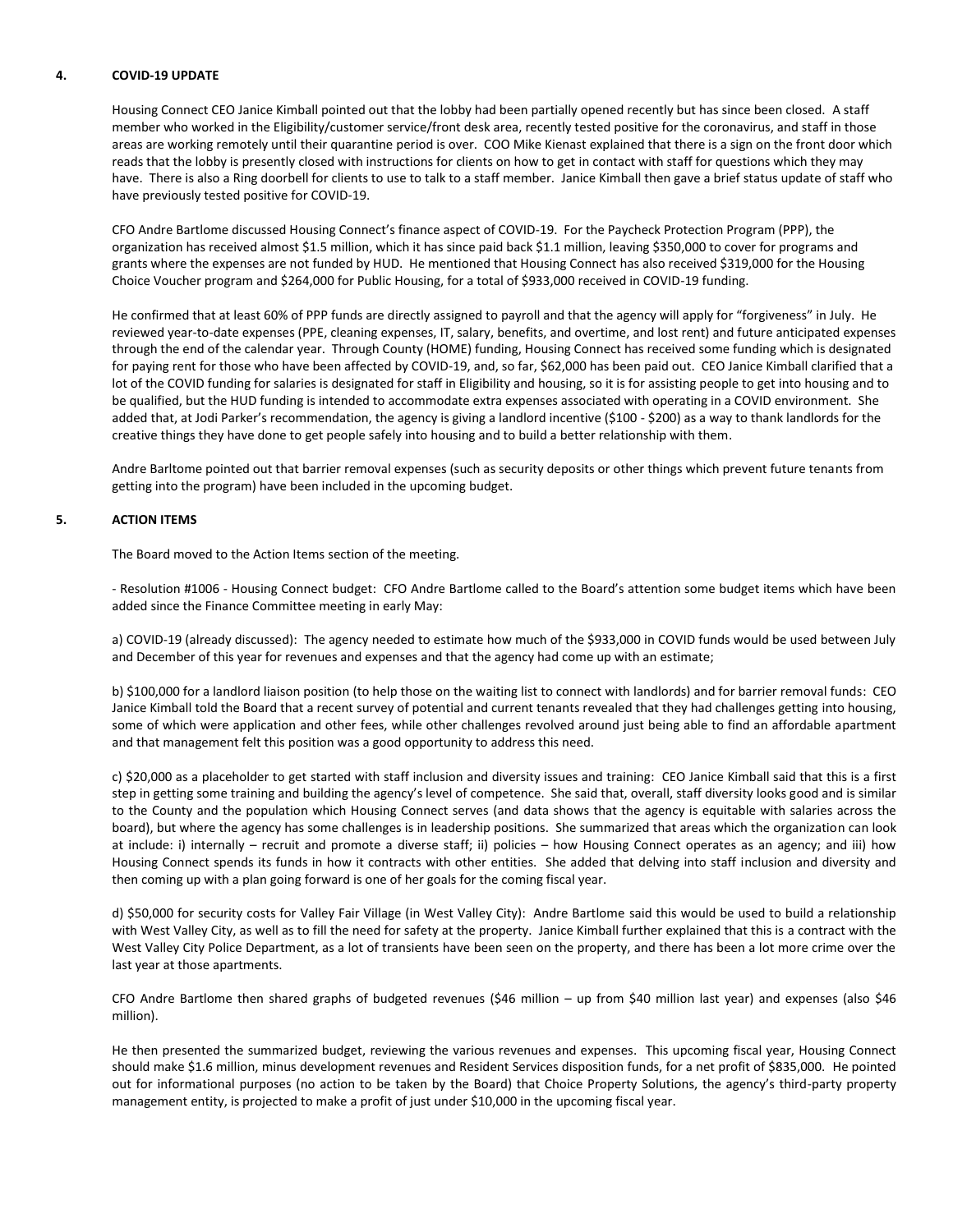He provided the full Housing Connect budget and showed comparison numbers to last year as well as to actuals. He also presented a table with a history of average salary per employee and the benefit rates divided by salary.

Vice Chair Mark Johnston motioned to approve the resolution for the upcoming fiscal year Housing Connect budget, and Commissioner Nguyen seconded the motion, which passed with all Board members present (Chair Jennifer Johnston, Vice Chair Mark Johnston, Commissioners Bernal, Litvack, and Nguyen) voting in favor. Resolution #1006 (Housing Connect budget) was approved.

- Resolution #1007: Hunter Hollow Construction Manager/General Contractor contract. It was agreed that this resolution would be addressed after a contract has been received.

- Resolution #1008: Section 8 Housing Choice Voucher admin plan update. As the Board had already approved changes to the admin plan previously this year, Housing Connect Section 8 Housing Choice Voucher Director Jodi Parker explained that this resolution is for changes to the remaining chapters (7 - 16), which she said were mostly minor changes, although there were more significant changes related to domestic violence wording. Commissioner Litvack motioned to approve the changes, and Commissioner Bernal seconded. All Board members present (Chair Jennifer Johnston, Vice Chair Mark Johnston, Commissioners Bernal, Litvack, and Nguyen) voted in favor, and Resolution #1008 (Section 8 Housing Choice Voucher admin plan update) was approved. Chair Jennifer Johnston thanked Jodi Parker for her work on the admin plan and for her all of her service to the agency. She and the Board wished her well and congratulated her on her upcoming retirement.

- Resolution #1009: the issuance and sale of bonds for the re-financing of the current Villa Charmant debt obligation. Chair Jennifer Johnston recused herself from this action item because of her employer's (Zions Bank) involvement with the re-financing, and Vice Chair Mark Johnston led this action item. Housing Connect Chief Operating Officer (COO) Mike Kienast informed everyone that Housing Connect was requesting the Board's approval and authorization for the issuance and sale of \$2.468 million in multi-family housing bonds for the purpose of re-financing (at a lower interest rate) of the current Villa Charmant debt obligation to J.P. Morgan Chase and to provide additional resources for capital improvements to Villa Charmant, as well as acquisition of other affordable housing units in Salt Lake County. CFO Andre Barltome pointed out that the Board had previously approved in principle for the agency to re-finance, and this resolution provides the details, and, pending the Board's approval, the issuance of the bonds would take place on Friday, June 19. COO Mike Kienast further added that with the lower interest rate (3.53% versus 5.4%), the agency would have similar payments and be able to use the additional cash for the acquisition of more assets. Commissioner Litvack motioned to approve the resolution, and Commissioner Bernal seconded. Chair Jennifer Johnston abstained from the vote on this action, but the rest of the Board members present (Vice Chair Mark Johnston, Commissioners Bernal, Litvack, and Nguyen) voted in favor, and the motion to approve Resolution #1009 (Villa Charmant bonds) passed.

- Housing Connect Fund (HCF) Board nomination (Kareem Balance): Housing Connect Chief Programs Officer (CPO) Zach Bale said that this nomination was one of two people who are recipients of Housing Connect's assistance which the Fund is looking to put forward for the Board's approval. Kareen Balance is a participant in some of Housing Connect's programs. Comissioner Litvack motioned for the Board to approve the nomination of Kareem Balance to the HCF Board as a Trustee, and Commissioner Nguyen seconded. All Board members present (Chair Jennifer Johnston, Vice Chair Mark Johnston, Commissioners Bernal, Litvack, and Nguyen) voted in favor, and Kareem Balance was approved as a Housing Connect Fund Board Trustee.

# **6. HOUSING CONNECT FUND (HCF) REPORT**

CEO Janice Kimball summarized Housing Connect Fund's Needs Assessment survey by highlighting two key findings, which she felt were very telling: 1) services needs (housing assistance, help with utilities, fees), which Housing Connect is allocating \$100,000 to address how it can impact these concerns, which she felt will be helpful; and 2) 46% of those surveyed indicated that they would like support accessing food, and she felt that with Zach Bale adding Gina Cornia (Utahns Against Hunger) to the Fund Board, she would be a good resource to help impact that need.

Commissioner Nguyen was pleased that the Housing Connect Fund is now an officially recognized 501c(3) (non-profit) organization and was enthusiastic about the Board Chair, Nick Fritz, and the interim Vice Chair, Sarah Canham. Zach Bale mentioned that next week there will be a Fund planning meeting focused on mapping out a 5-year plan which will then be brought to the full Fund Board with updates to the Housing Connect Board. Janice Kimball added that Housing Connect updates are given at the Fund Board meetings and making sure there are formal lines of reporting between entities will make for a strong partnership over time.

Commissioner Litvack asked further about the accessing food statistic, in trying to get a better sense of the finding. Zach Bale shared that the survey was conducted pre- and post-COVID outbreak, and so it captured both environments, and the question around food was rather basic, but it was learned that for some, it was a money issue, and for others, it was transportation, and for another group, it was due to perception concerns (not wanting to ask for assistance). Staff did outreach to respondents at Housing Connect's public housing, Housing Choice Voucher, and congregate sites (where services are not tied to them), and meals and food have been delivered in various ways (food bank delivery, assistance with transportation, Dasks Greek restaurant food donations, etc.), and the need, as far as can be